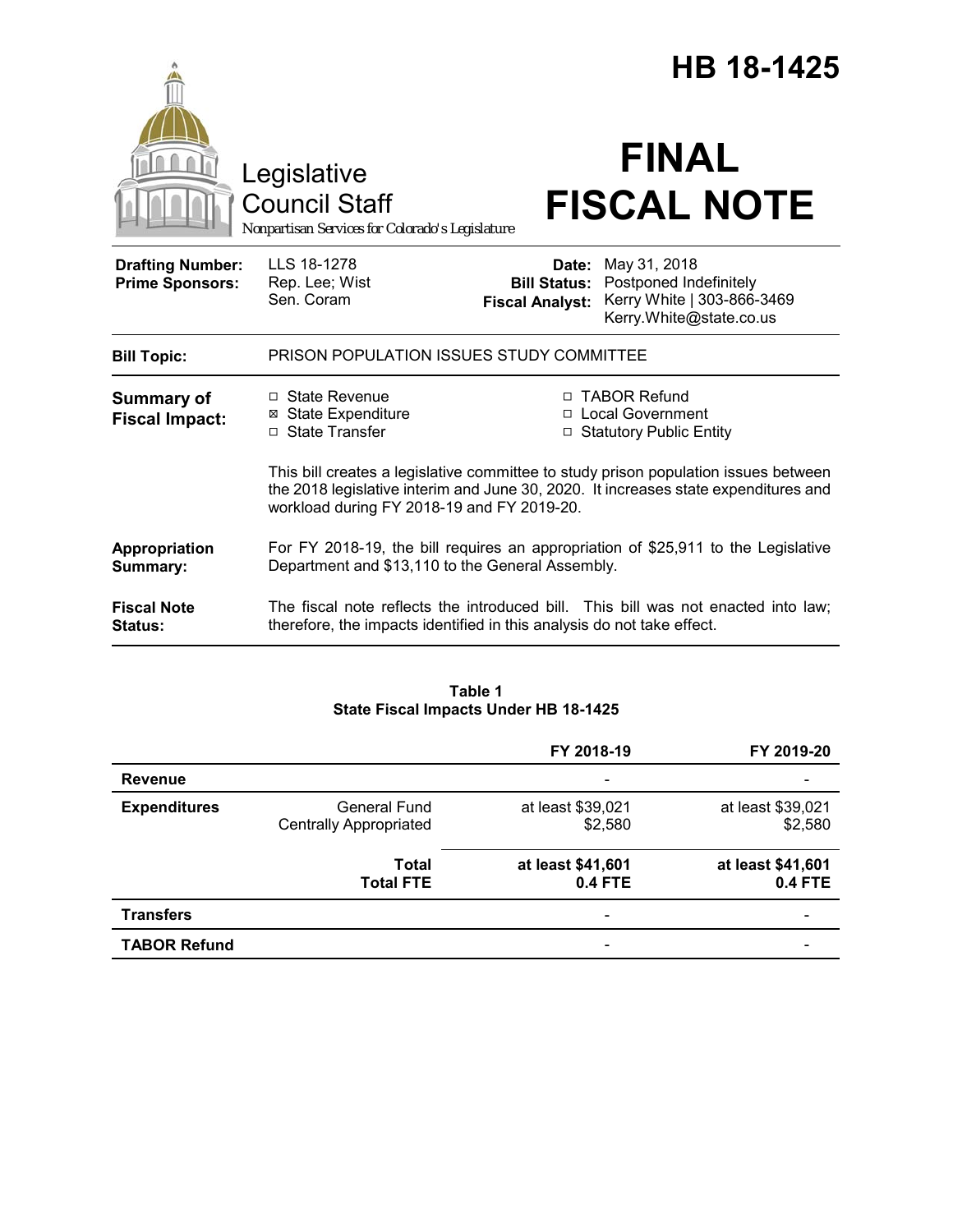May 31, 2018

### **Summary of Legislation**

This bill creates a 10-member legislative committee to study state prison population issues. The committee is to meet during the 2018 legislative interim through June 30, 2020, and may meet during the 2019 and 2020 legislative sessions. Committee members must be appointed no later than June 15, 2018, and the chair must convene the committee no later than July 1, 2018. Staff of the Legislative Council and Office of Legislative Legal Services are required to support the work of the committee.

**Committee charge.** The committee is required to study:

- prison population projections and forecasting models;
- long- and short-term prison population capacity needs; and
- implementation of adjustments to the utilization targets used by the Department of Corrections, Parole Board, and Community Corrections boards.

**Meetings and expenses.** The committee may meet up to six times per year, refer five bills in each of the 2019 and 2020 legislative sessions, and appoint subcommittees as necessary to provide technical assistance. Nonlegislative members of a subcommittee serve without compensation or reimbursement for expenses. Any expenses that the committee incurs are subject to approval by the chair of the committee and, if approved, must be paid with appropriations made by the General Assembly.

#### **Background**

On February 16, 2018, the Governor issued Executive Order B 2018-001 directing the Departments of Public Safety and Corrections to convene a working group to study prison population projections and capacity needs. This working group began meeting during the 2018 legislative session and consists of four representatives from the Department of Corrections, a representative from the Governor's Office of State Planning and Budgeting, two representatives from the Department of Public Safety's Division of Criminal Justice, and one representative from the State Parole Board. Working group meetings have been attended by legislators and staff of General Assembly service agencies.

#### **State Expenditures**

This bill increases state General Fund expenditures by at least \$41,601 and 0.4 FTE for FY 2018-19 and FY 2019-20 only. Table 2 and the discussion that follows present the costs of the bill.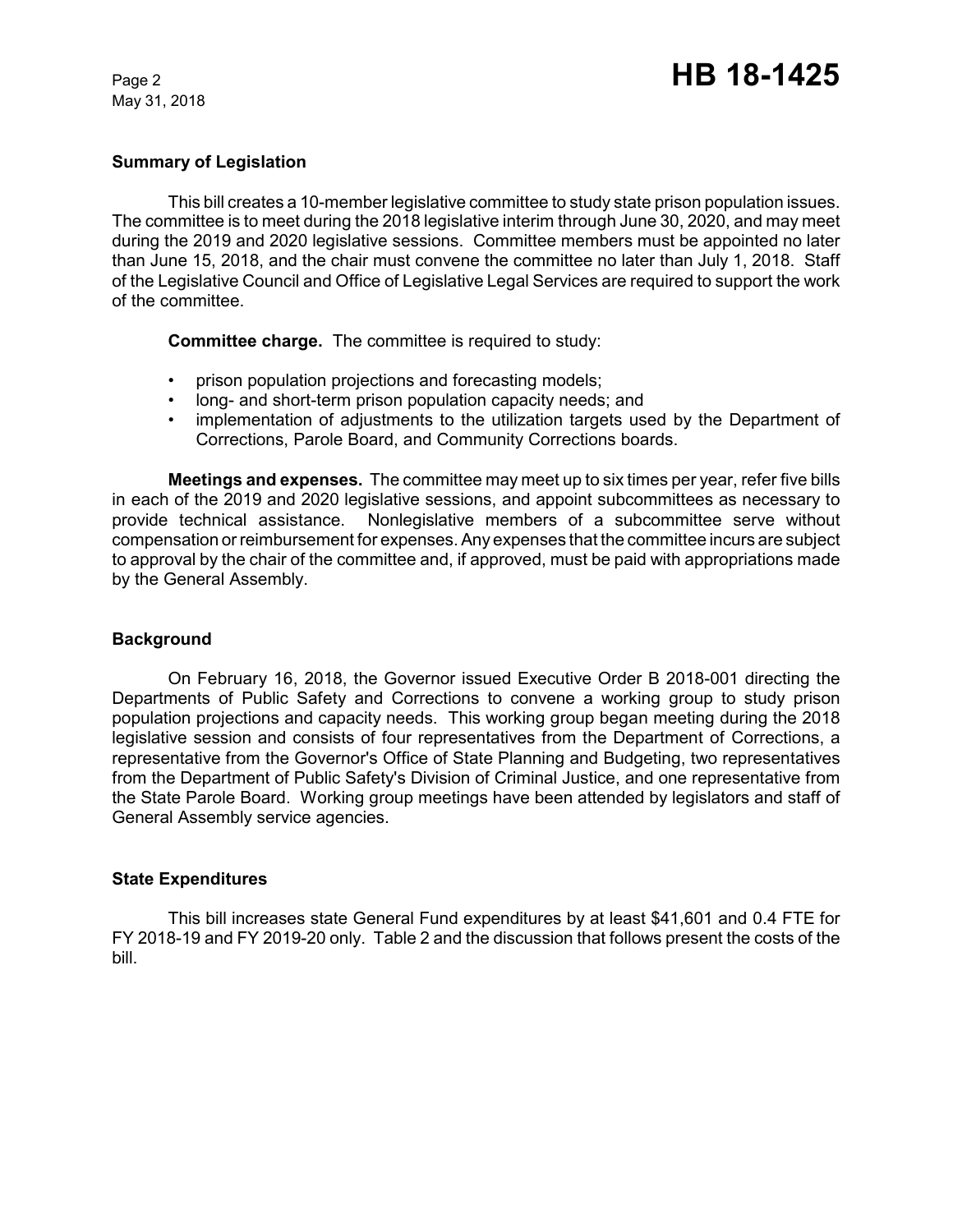**Table 2 Expenditures Under HB 18-1425**

|                               |                   | FY 2018-19 | FY 2019-20 |
|-------------------------------|-------------------|------------|------------|
| <b>Legislative Department</b> |                   |            |            |
| <b>Personal Services</b>      |                   | \$25,911   | \$25,911   |
| Centrally Appropriated Costs* |                   | \$1,986    | \$1,986    |
| Dept (Subtotal)               |                   | \$27,897   | \$27,897   |
| <b>General Assembly</b>       |                   |            |            |
| Per diem                      |                   | \$6,630    | \$6,630    |
| Travel costs                  |                   | \$6,480    | \$6,480    |
| Centrally Appropriated Costs* |                   | \$594      | \$594      |
| Dept (Subtotal)               |                   | \$13,704   | \$13,704   |
|                               | <b>Total Cost</b> | \$41,601   | \$41,601   |
|                               | <b>Total FTE</b>  | 0.4 FTE    | 0.4 FTE    |

 *\* Centrally appropriated costs are not included in the bill's appropriation.*

**Legislative Department.** For FY 2018-19 and FY 2019-20 only, Legislative Council Staff requires 0.3 FTE to staff and provide research and fiscal analyses and the Office of Legislative Legal Services requires 0.1 FTE to provide bill drafting and research for the committee.

**General Assembly.** Legislators receive a per diem rate of \$110.50 per meeting and a daily reimbursement of \$108 for travel costs for meetings at the Capitol. The fiscal note assumes that all ten members will attend six meetings per year and that all meetings will occur during the interim for each year.If the chair approves additional expenses, costs will further increase. Under the bill these expenses are to be paid from existing appropriations by the General Assembly and have not been estimated.

**Centrally appropriated costs.** Pursuant to a Joint Budget Committee policy, certain costs associated with this bill are addressed through the annual budget process and centrally appropriated in the Long Bill or supplemental appropriations bills, rather than in this bill. These costs, which include employee insurance and supplemental employee retirement payments, are estimated to be \$2,580 in FY 2019-20 and \$2,580 in FY 2020-21.

**State agencies.** The Department of Corrections, State Parole Board, and Department of Public Safety will have increased workload to assist the committee with its work. As these agencies are currently performing similar work under an executive order, the fiscal note assumes that any increase in workload as a result of this bill is minimal and does not require additional appropriations for any state agency.

## **Effective Date**

The bill was postponed indefinitely by the Senate State, Veterans, and Military Affairs Committee on May 4, 2018.